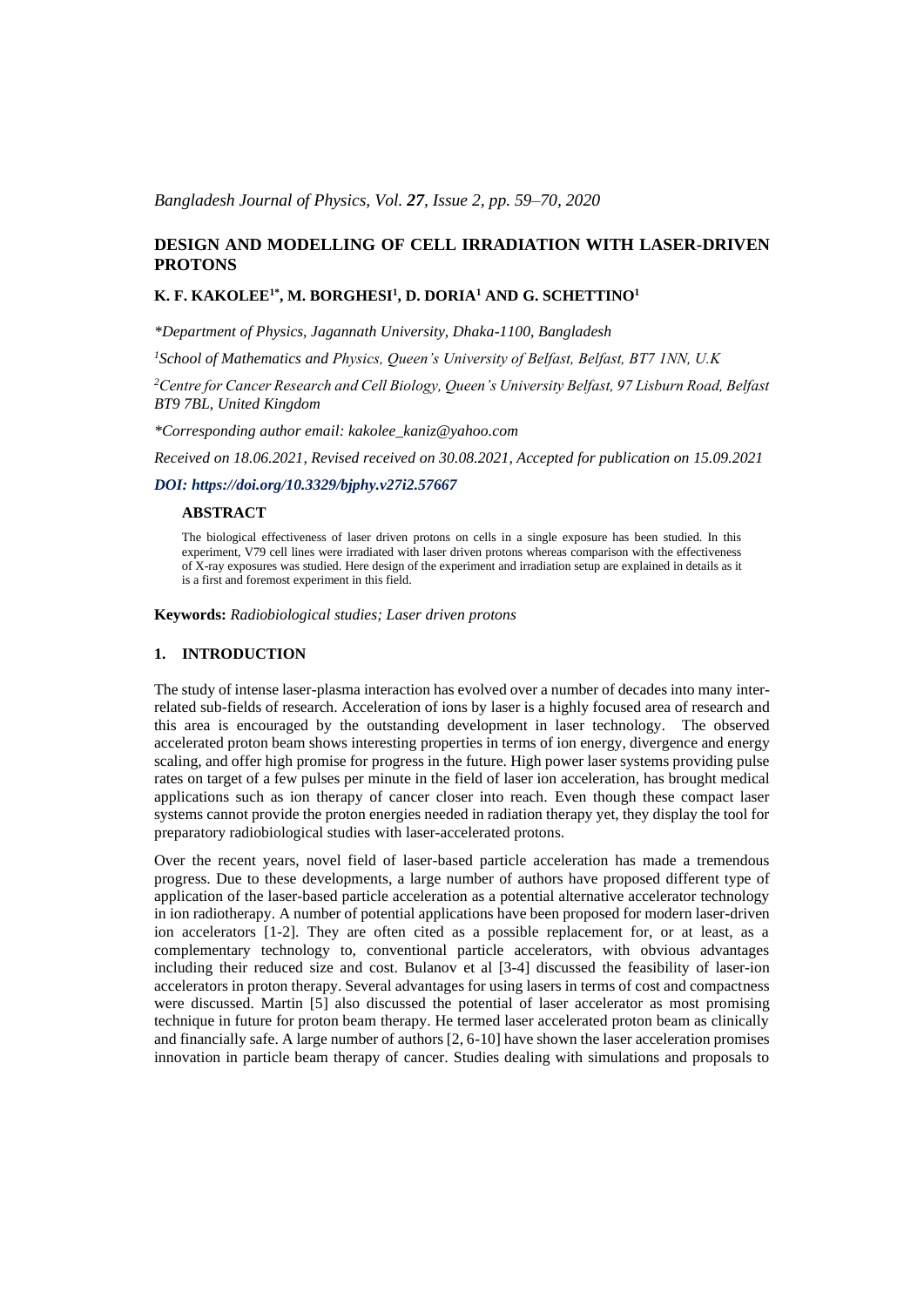improve the characteristics of proton acceleration have been published over the last decade  $[3, 11-$ 13]. Beam transport system for medical application [14, 15-18] have also been discussed. Even simulations with laser-accelerated protons [19-21] have been carried out which shown treatment planning. Besides the improvements proposals of proton acceleration and simulations, for practical purposes, the design clinically-applied laser particle accelerators [22] have been studied. In spite of the great keenness evoked in this field and in the medical physics community, significant future progress needs to be achieved before clinical application of laser accelerated particle can be considered. Some publications [2,8, 23-24] have been focusing on the development of irradiation equipment, the stable and reliable irradiation of patients with prescribed doses while addressing patient safety.

The real-time physical and dosimetric characterization and the investigation of the biological effectiveness of laser accelerated particle beams are necessary. To date there have only been very few experimental studies [25-28] focusing on these issues. All of the experimental studies [25-28] to date, with laser accelerated protons, cell samples were irradiated with different doses, by applying several numbers of laser-accelerated proton pulses i.e., by accumulating shots on the cells. There was no quantitative study of the biological effect of acute proton dose on cells in a single exposure before [29]. In this paper, the method, design of the experiment of irradiating cells with laser driven proton in a single exposure is presented along with the cell handling method.

### **2. EXPERIMENTAL METHOD AND DESIGN OF IRRADIATION SET UP**

The cell irradiation experiment was carried out at Queen's University of Belfast (QUB) by using the multi-Terawatt chirped pulse amplification (CPA) laser system. This system named TARANIS is a Ti:Sapphire-Nd: glass laser working at a wavelength of 1053nm with a pulse duration of 700fs and beam energy up to 20J. The laser is focused by a f/3, f=300mm off-axis parabola (OAP) leading to an intensity on target  $\sim 2 \times 10^{19}$  W/cm<sup>2</sup>. The system performance in producing laser-driven proton beams was explored by using thin metal foils while focal spot was around 10 μm. In this scenario, the protons are created by Target Normal Sheath Acceleration mechanism (TNSA) as described below.



**Fig. 1.** Target Normal Sheath Acceleration mechanism.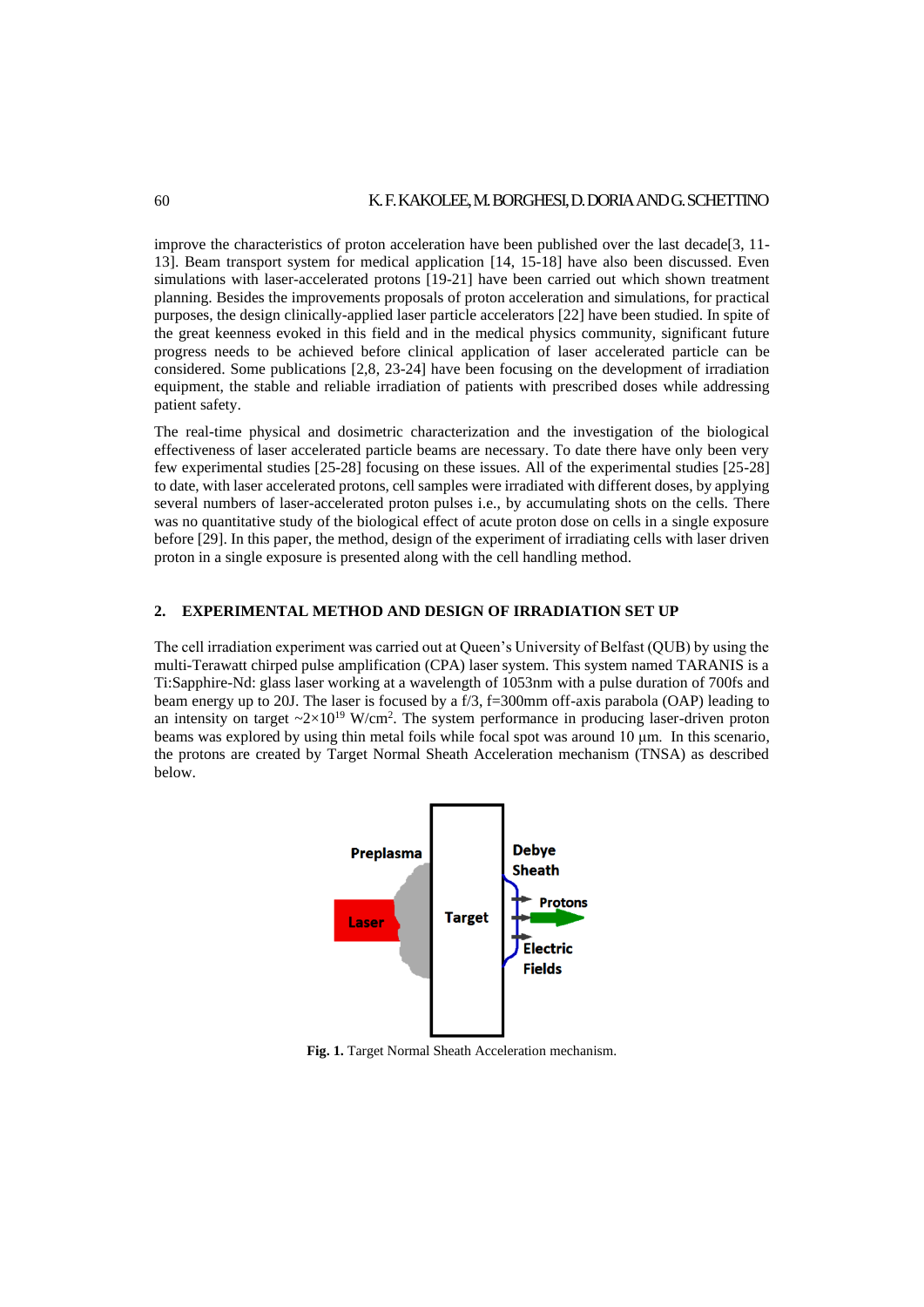#### DESIGN AND MODELLING OF CELL IRRADIATION 61

In this process (Figure 1), the energy of the laser is transferred to the target when the target strike by an intense laser  $(10^{18} \text{ W/cm}^2)$ . In the target the electrons accelerate faster than the protons due to its lighter mass and achieve greater speeds. Some of the electrons escape off the back of the target. So, the target becomes positively charged and the electrons that escape will stay on the back target, creating a layer named as Debye Sheath. The electric force attracts protons and accelerates the protons off of the back of the target. As the electric force is created by the electrons, his accelerated protons are collimated [31].

#### *2.1 Setup for Irradiation*

A setup for radiobiological experiments with these accelerated protons must have a beam filter that suppresses background radiation as well as controls the spectral selections of the proton beam, which means the low energy tail of the proton spectrum must be filtered out. Keeping all these points in mind, Figure 2 shows a simple sketch of the setup of the magnet that has been used to angularly disperse the laser driven protons of different energy into different angles. The position of the Mylar window and the placement of cells outside the chamber have also been shown in this figure. The values of different parameters in the setup are as follows: distance between the target and slit (proton source) = 10 mm; diameter of the aperture (slit size) = 500  $\mu$ m; slit and magnet distance, 7 mm; the magnetic field is 0.9 Tesla and uniform; length of magnets  $= 100$  mm; separation between magnets  $= 5$  mm.



**Fig. 2.** A view of basic set up inside and outside of the chamber.

A dipole magnet was placed 10 mm behind the slit to deflect the protons. The magnet disperses the protons according to their energies prior to the cell irradiation. A 50 μm thick Mylar window of vacuum chamber stopped protons lower than 2 MeV in energies from exiting the chamber. The window to the magnet distance was 150 mm while cell dish was placed 1 cm from the window. The deflection angle of 10 MeV protons with respect to the direct source-aperture line-of-sight is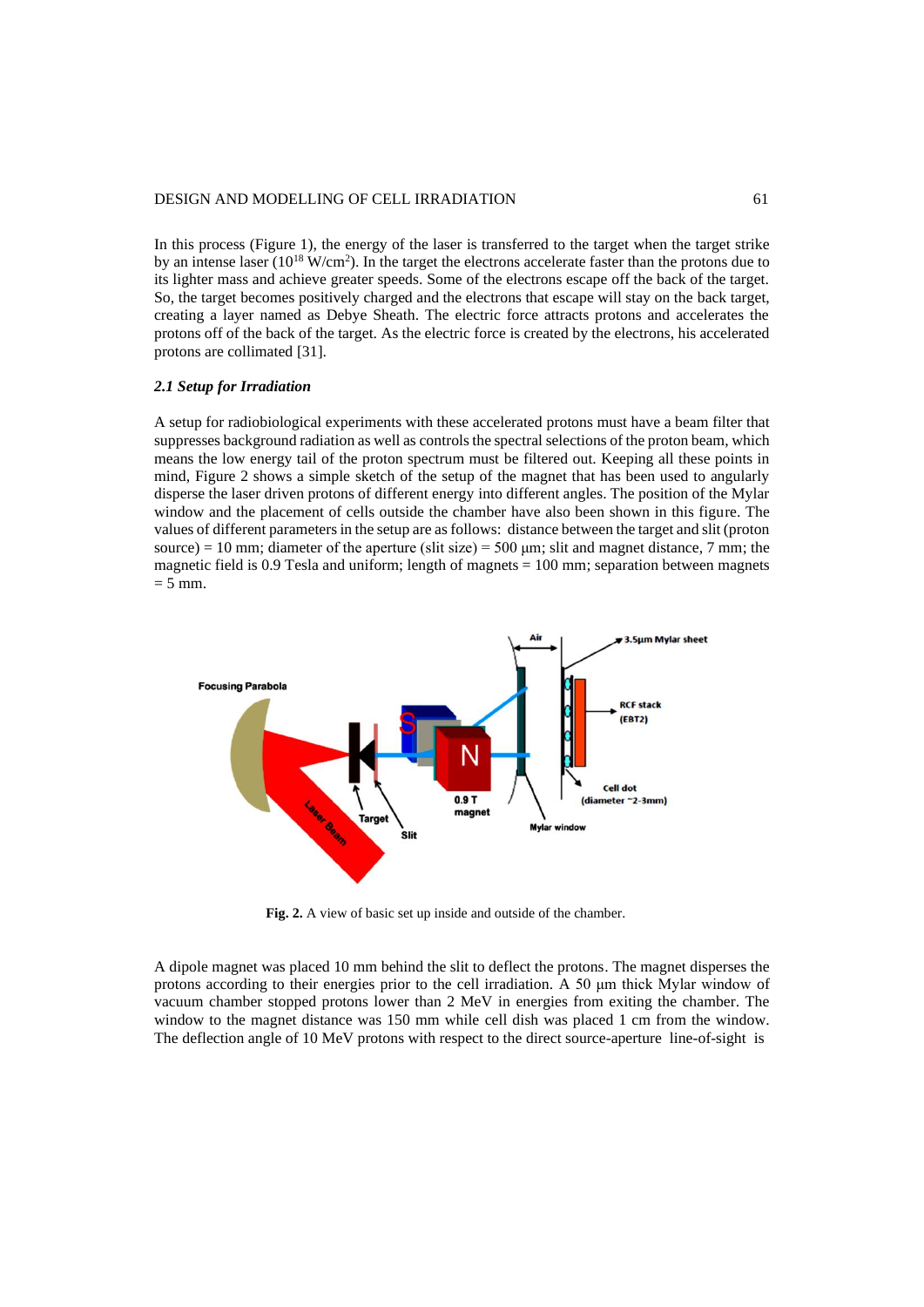

**Fig. 3.** SRIM simulation for 2.3 MeV protons with Mylar sheet of thickness 50 μm. After passing through the Mylar proton energy on the cells is 1 MeV.

about 14° which helped to avoid cell irradiation by unwanted X-ray radiation from the target. Before starting the experiment in this set up, different settings have been used in the TRIM (Transport of Ions in Matter) [32] simulations depending on the energy resolution and some other constraints such as the desirable dose released by proton on a single cell. From the simulation result (Fig. 3), we know that the cells can be irradiated by 1 MeV protons, when 2.3 MeV protons leave the vacuum chamber through a 50 μm thick Mylar window. Simulation results help us to avoid the Bragg peak (to have a better control over the dose on the cell) being on the cells during the experiment. The magnet deviated the beam from the right (high energy protons) to the left (low energy protons), so the deposited dose on the cells increases from the right to the left. Due to this energy and dose difference, the cells were placed on a cell dish at six different locations; each location was described as cell dot. The diameter of each cell dot was 2- 3 mm. The cell dish was placed vertically behind the mylar window. A thin Mylar film of thickness 3.5 μm covered all the cell dots. EBT2 (Radiochromic film) RCF stack with the active layer facing the proton beam radiating the cells was placed after cell dish.

In the experiment a stack of 5 films has been placed at about 1 cm behind the cell dish along the beam line, for each shot. The degree of darkness is related with the amount of energy deposited in that layer. Irradiated stacks will always be darker on the first film with large number of protons of low energy depositing all their energy on the film and lighter on the last film with few protons with high energy (the dose response of RCF film has already discussed in another research paper, ref. [30]). As already mentioned, that the magnet deviated the beam from the right to the left, so the deposited dose on the first film of the stack increases from the right to the left (see Fig 4), we have the maximum dose for the lowest energy protons that reach the first film and are stopped inside it and the minimum dose for the highest energy protons that lose energy crossing the stack and are stopped in the last film. The 29 MeV monoenergetic cyclotron beam from the University of Birmingham [30], had been used to calibrate the radiochromic film. In addition, simulations with monoenergetic proton beams were also performed by the University of Birmingham to discover the energy edges (the lowest energy of protons that can deposit dose in a given layer) for the EBT2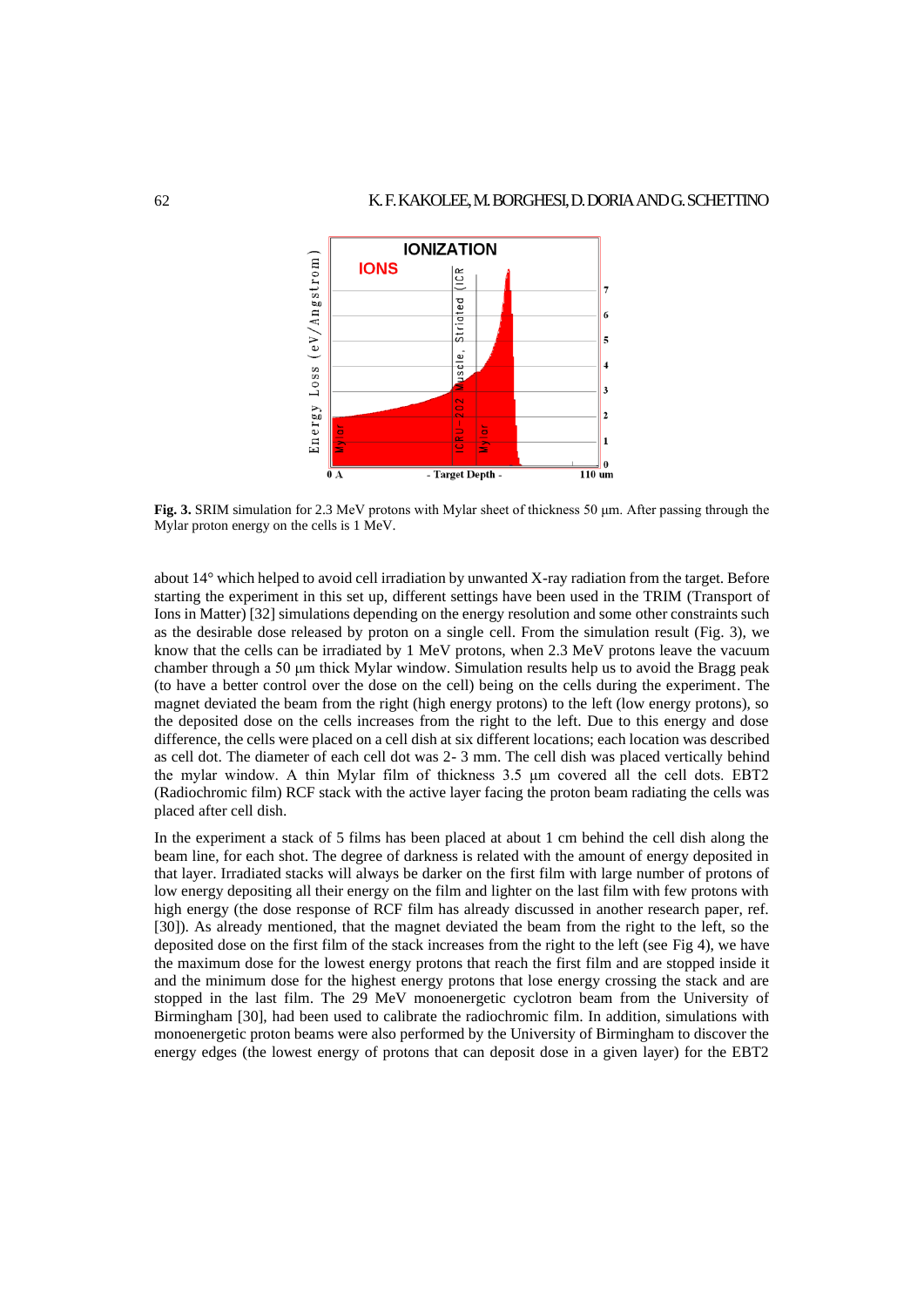### DESIGN AND MODELLING OF CELL IRRADIATION 63

stack. The experiment has been simulated with Fluka simulation, which is a Monte Carlo integral simulation package for the interaction and transport of particles and nuclei in matter [33]. To obtain the minimum initial proton energy needed to darken a film, the mylar window with thickness 50 μm and the cell dish with a 3.5 μm mylar film were also simulated because the protons lose energy while passing through them.



**Fig. 4.** Traces left on different layers of EBT2 by proton beam.

#### *2.2 Procedures Associated with Cells*

In the 19th century, the concept of separating the living cell lines from their original tissue source and maintaining them for a long time was discovered [34]. It became possible to place cells in tissue culture dishes or flasks for growth in an appropriate complex growth medium by the application of modern techniques of tissue culture. Culturing a particular cell line is a complex process where cells are grown under controlled conditions. With temperature maintained at 37 °C and  $CO<sub>2</sub>$  level at 5% in an incubator, the cells grow and divide by multiplication method. At this point the cells are attached to the surface of a tissue culture flask and form a rod like structure. The conditions for culturing vary widely for different cell types. Temperature, the growth medium with different pH and the essential nutrients are the factors which differ in culture systems.

Cell culture can be done in two steps: suspension and adherent cultures. Some cells require surfaces for growth and differentiation (adherent cultures) while others naturally live without being attached to a surface (suspension). A method of transferring a small number of cells into a new flask is called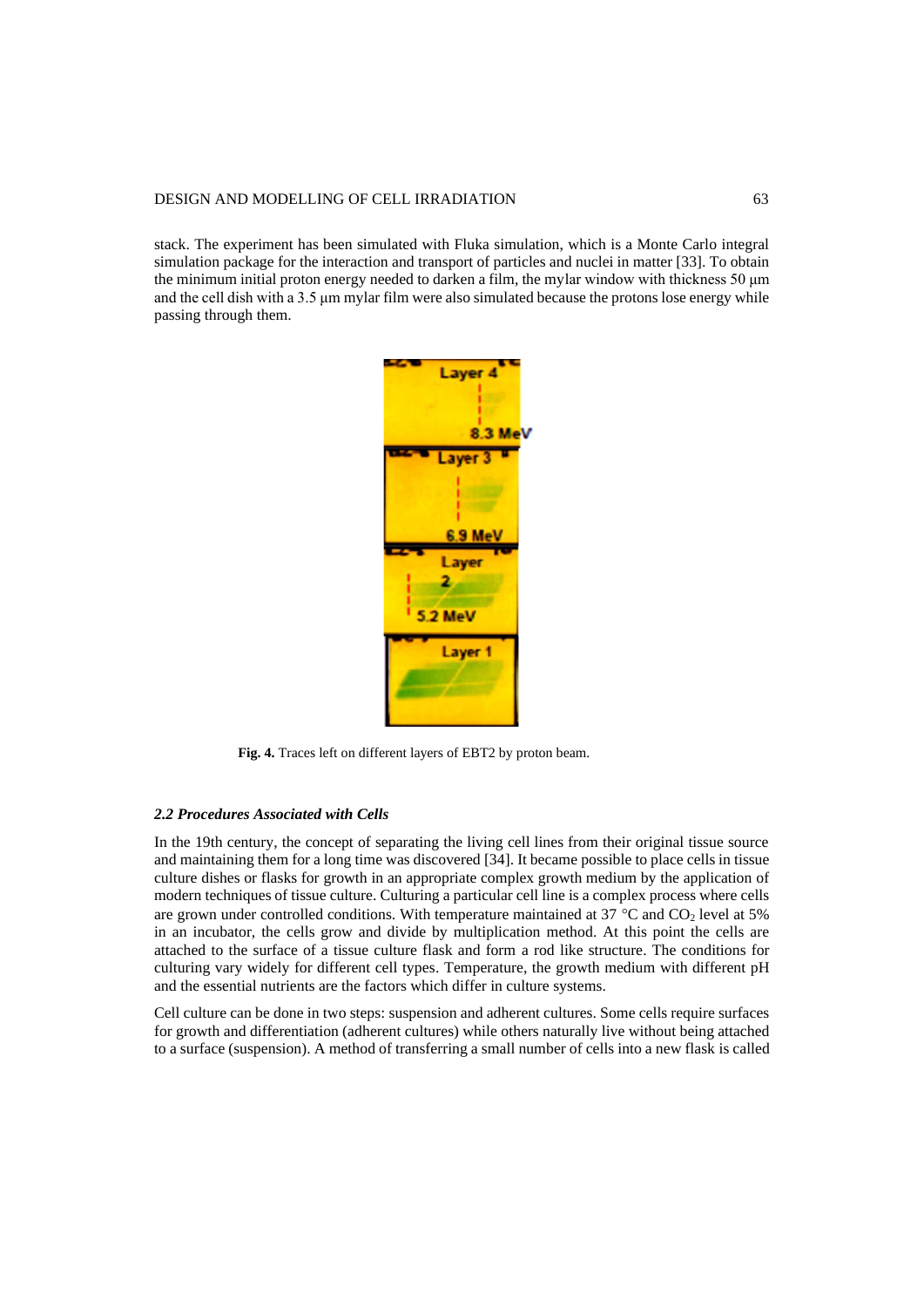Splitting (also called passaging). It is easy to passage the suspension culture by diluting a small number of cultured cells in a bigger volume of fresh media. On the other hand, the cells are detached from the surface for adherent cultures using trypsin-EDTA mixture (an enzyme that detaches cells from surfaces). Then a small number of detached cells are diluted in fresh media for a new culture. In order to avoid contamination with yeast and bacteria, sterile techniques are used. A biosafety hood was used to be safe side from contamination. The cell line used for this experiment is V79 (Chinese Hamster lung cancer cells) with the width of the cells about 10 μm diameter and thickness about 4-10 μm. This is a widely used cell line for irradiations as it is easy to culture (i.e., to grow in the laboratory) and handle and is highly resistive to contamination. V79 cell has been used for different kind of biophysical experiments, using a conventional accelerator [34-38]. The media used for the cells was EMEM/DMEM(Dulbecco's minimum essential medium ) (500 ml) containing Fetal Calf Serum (10%), Penicillin/Streptocyllin (1%) and L-glutamine (1%) added in it. A buffer solution DPBS (Dulbecco's phosphate buffer solution) containing 10% versane, was used to wash the cells. The steps of cell culturing are given below:

The flask was taken out from incubator and media from the flask was poured off and the cells were washed with DPBS. 1% trypsin (2 ml trypsin in 18 ml versene) was added to it (trypsin was used to detach the cells from the surface of flask) and the flask was left over for 3-4 minutes in the incubator. Afterwards 5 ml of media was added and this solution was transferred to a universal tube. Now the solution was centrifuged for 5 min at 1300 RPM, as a result a cell pellet was formed at the bottom of tube. Media was poured off and the cell pellet was re-suspended in 4 ml of fresh media. The cells from this suspension were taken out and placed inside the culture flask. This culture flask was then placed in the incubator so that cell can divide (to grow or to multiply the cells) (for e.g., 150 μL of cells in 8 ml of media for 3 days growth and 2 ml of cells in 8 ml media for next day growth). The cells left over suspension in the universal tube were used to prepare the cell dishes for the experiment. The cell dish used for placing the cells is shown in Fig. 6. The details of how the cell dish was prepared are as follows:

### *2.2. a. Preparing a cell blanket*

A thick Mylar sheet of thickness ~200 μm was used to prepare a cell blanket. The transparent sheet was placed tightly between the metal plates of the cell dish to avoid any leakage of media. 2 ml of the cell solution (cell after culturing) was placed on the sheet and flooded with media. This was left overnight (8-10 hours) in the incubator to grow and attach on the thick Mylar sheet. This sheet is referred as the blanket of cells. The next day, a uniform layer (uniformity is checked by confocal microscope) of attached cells was observed over the Mylar sheet. The uniformity can be also checked with the naked eye. Cells were counted by using a hemocytometer (Fig. 5).



**Fig. 5.** View of hemocytometer (Left) and view of its section under the microscope (Right).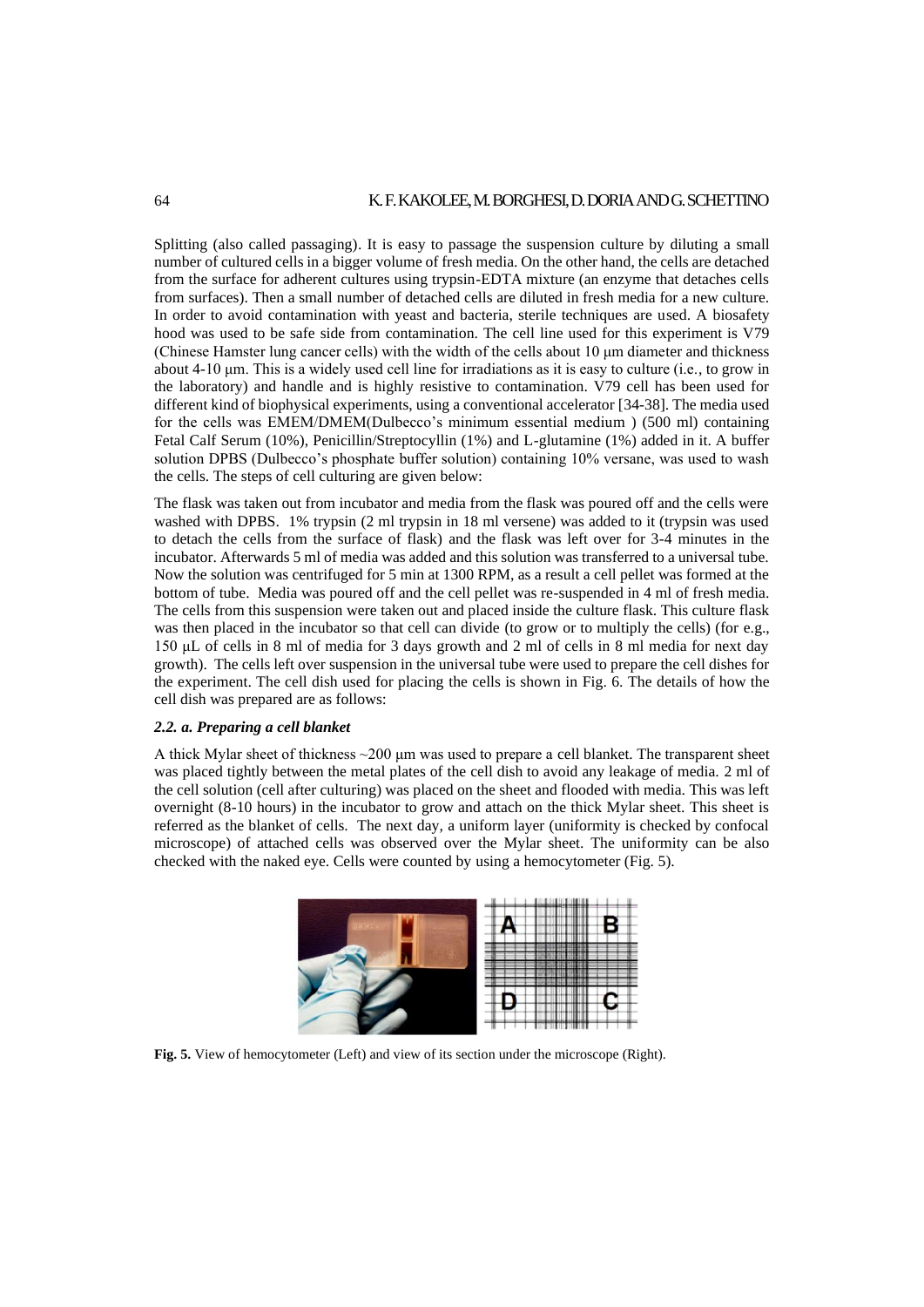#### DESIGN AND MODELLING OF CELL IRRADIATION 65

A haemocytometer is a device carefully crafted with 16 squares in which the depth of the chamber and the area bounded by the lines is known. The number of cells or particles per ml can be found by simply multiplying the total number, found in the haemocytometer grid, by 104 and thus it is possible to calculate the overall concentration of cells in the fluid. The blanket was then removed from the cell dish and the outer edges were cut carefully. The blanket was then placed carefully inside a container full of media. The cell dish used for placing the cells is shown in Figure 6. The details of how the cell dish was prepared are as follows:

### *2. 2. b. Placing cell dots on dish*

A thin strip (~4 mm wide) was cut from the blanket using sterile scissor. A cell dot of diameter  $\sim$  2.5 mm was cut from the thin stripe using a single hole hand puncher. It should be noted that the flathead of the puncher must be pressed against the side with no cell layer. Puncher was always sterilized to avoid contamination. It takes 8-10 minutes for the cells in the cell dot, to be dry. The cell has therefore been cut from a wet stripe of blanket and processed further immediately. In this way six cell dots were cut, among them two were used as a control dot (which were not irradiated by protons). After cutting the cell dots, the remaining stripe of the blanket was stored in the same container with the rest of the blanket. The piece of blanket was separated just enough from the stripe to avoid scratching the cell layers with one another's edges. In this way, about 20 dots can be taken from one blanket. Before cell irradiation the first dot taken from the blanket was kept as a reference and the cells were counted from it with the procedure explained below.

#### *2. 2. c. Preparing for the shot*

After cutting from the blanket the cell dot was immediately placed in 50 μl of 1% trypsin and left for 5-7 minutes so that cells can be detached from the blanket sheet. Afterwards 100 μl of media was added to it. In order to avoid any clumps, the cells solution was properly mixed with a pipette. The cells in this 150 μl solution are counted using the haemocytometer over four different squares of 1 mm<sup>2</sup> area (as shown in fig 5). An average of four counting was taken as a final figure. Thus, the dilution figures were calculated for making the wells for colony growth after irradiation. For example, 10 μl solution taken out from this solution gives average counts to be 65. This means there are  $65x10^4$  cells/ml in 150 µl solution which gives  $\sim 9.75 \times 10^4$  cells in one dot. If 500 µl is the final solution with a dot, then for placing 1500 cells,  $\sim$ 7.6  $\mu$ l of cell solution should be diluted in 10 ml of the media.



**Fig. 6.** The metal plates of the cell dish used, in sequence (clockwise): lower plate of the dish, upper plate of the dish, gasket in between the two parts and all the parts together, blue circles show the positions of cells.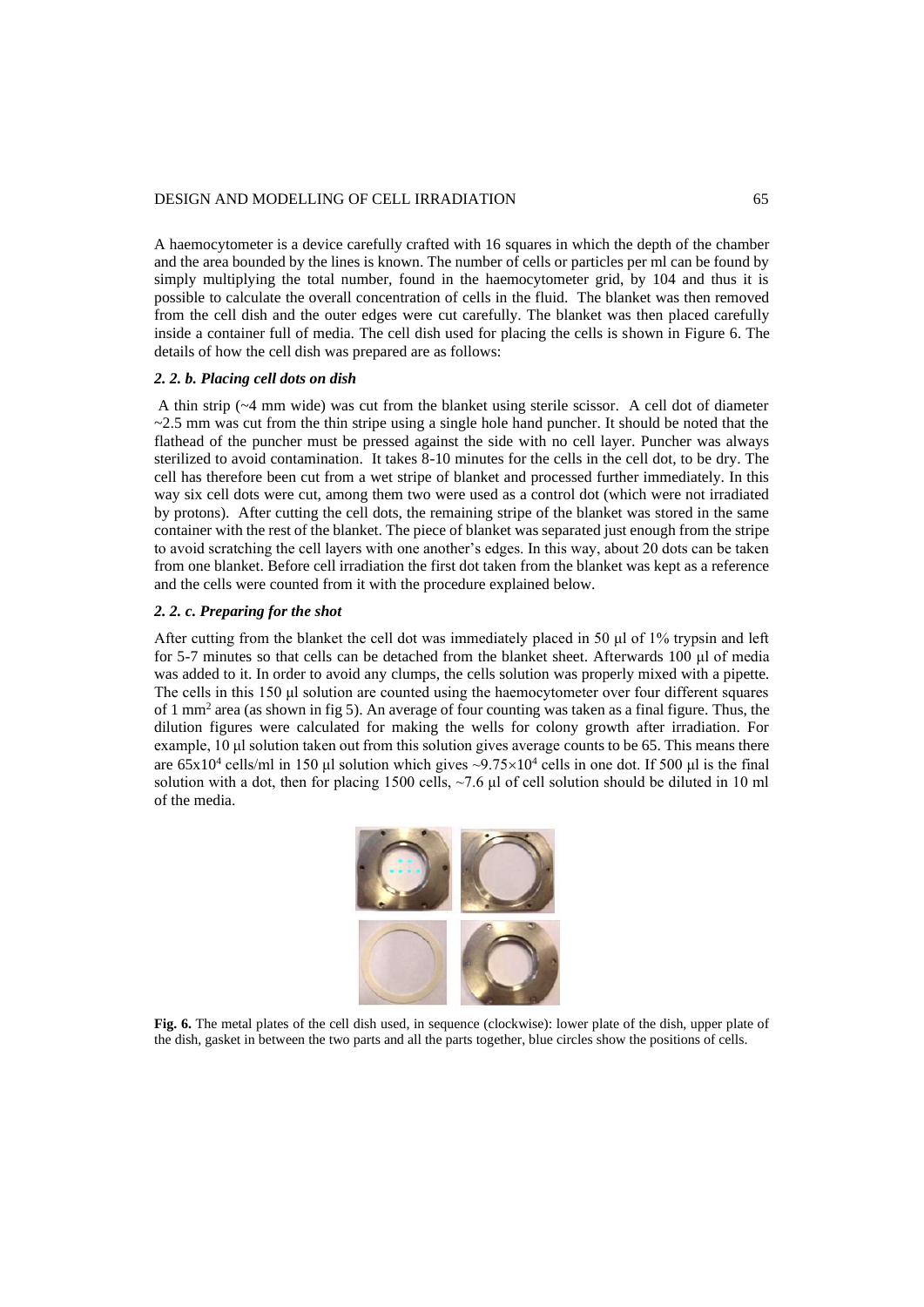Hence, the dilution procedures after irradiation, using cell dots from same blanket were: The counting has done for every sample individually. A cell dot was placed in 50 μl of Trypsin in Eppendorf (a small plastic tube, can contain 2 ml liquid), and 450 μl of media was added after 5-7 min. For well plates:  $\sim 8$  µl of solution has been taken from the Eppendorf into 10 ml of media in a universal tube and then 2 ml of solution from this into a well (giving  $\sim$  300 cells per well).

Cell dots were placed on the dish carefully, in a way so that the side with the cells is in contact with the 3.5 μm Mylar film. 6 dots are placed in total: 2 for control and 4 for irradiation. The wet dots stuck perfectly to the Mylar by surface tension. Both the cell dish and 6 eppendorfs (filled with 50 trypsin) were then taken to the target area for irradiation. The shot was taken, placing the dish vertically within 3-4 min.

## *2.2.d. After the shot*

The cell dots were carefully cut by sharp knife from the dish and placed in eppendorfs tubes. Each eppendorf contains a single cell dot. The time of placing the 1st dot in trypsin was noted. The eppendorfs are then transported back to the bio lab. The cells were left in trypsin for about 5-7 minutes so that the cells are detached from the blanket sheet. About 450 μl of media was added to the eppendorfs containing trypsin and the cells. The solution was mixed gently by the pipette. According to the calculated dilution figures, the appropriate amount of solution from the eppendorfs was diluted in 10 ml of media in the universal tube so that each universal tube contains 1500 cells. 2 ml of cells (300 cells) from the universal tube was placed in each well plate. Thus 3-well plates were prepared from 10 ml solution of one universal tube. All the well–plates were left over in the incubator for the growth of cell colonies.

### *2. 2. e. Colonogenic Assay*

After 4-5 days, colonies (i. e. A gathering of few hundred cells called a cell colony) were easily observed with the naked eye in the well plates. The media was then removed and the wells were stained with crystal violet mixed with methanol. After 5 min, well plates were washed with water and the colonies (see figure 7) were counted. The plating efficiency (PE)is the percentage of the cells which grow into colonies. For example, if 100 cells are seeded into the dish after irradiation and there are 70 colonies formed, then the PE is 70% [38]. The surviving fraction is calculated as, Surviving Fraction= Colonies Counted/ (Cells seeded \* (PE/100)). Thus, a survival curve was obtained from the data. A cell survival curve describes how the radiation dose is related with the proportion of cells that survive. The irradiation of the cells makes them unable to divide and cease further growth. The loss of this ability as a function of the radiation dose is described by the dose survival curve.



**Fig. 7.** Example of colony growth (from left to right), (A) for control dot, (B) low energy-high dose dot and then (C) high energy-low dose dot.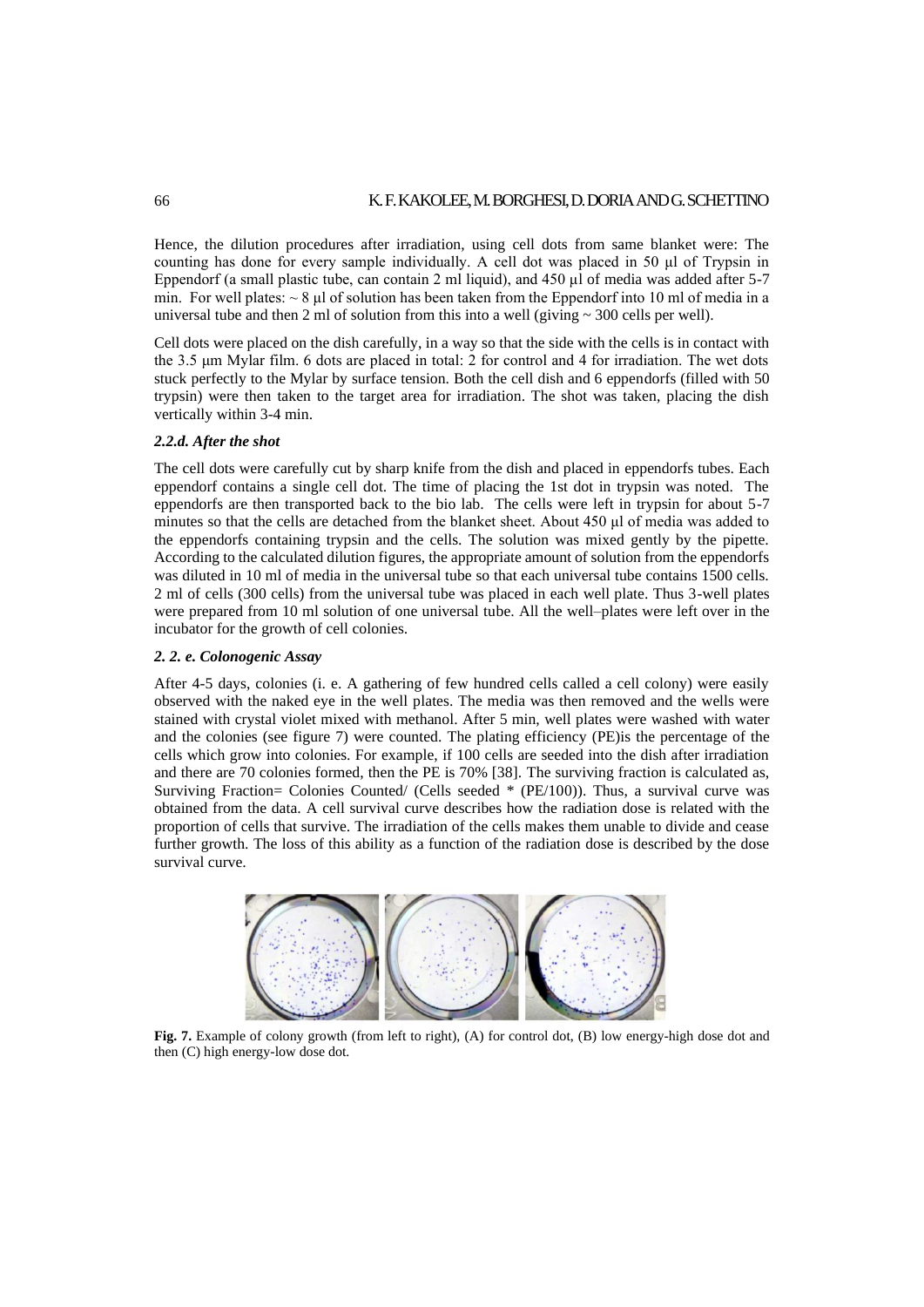These processes were repeated for a number of shots to have an estimation of survival for a range of doses [39]. The counting of colonies was done using ImageJ software. After staining all the well plates, pictures of each well were taken using a digital camera. The counting was then done digitally. The numbers of counts were then compared and survival fractions were thus obtained corresponding to all the shots taken.

## **3. RESULTS AND DISCUSSION**

After 4/5 days of laser shots, cell colonies (Figure 7) were found in the well plates where the cells were kept after irradiation. In fig. 7, it is clear that the number of colonies in the control dot is larger than that of other dots as the control dot was not irradiated. Also, the high dose cell dot shows a lower number of colonies than the low dose cell dot, which is reasonable. The array of high dose and low dose cell dots is shown in fig. 7, whereas doses increase from right to left. Colonies were counted to get the survival fraction as stated before. It was found that the dose measurement for all the shots ranges from 0.1 Gy (minimum) to 5 Gy (maximum). After completing the spectral analysis and the dose calculations, the survival fraction was plotted for the V79 irradiated cells. The survival results for cells are shown in Fig. 8. The survival results from 'low energy-high dose cell dot' and 'high energy-low dose cell dot' are shown here whereas colony formation for these cases is shown already in Figure 7. The term 'low energy-high dose cell dot' refers the cell dots which were irradiated by low energetic protons  $(0.5 - 3 \text{ MeV})$  which had released doses up to 5 Gy) and 'high energy-low dose cell dot' refers the cell dots which were irradiated by comparatively higher energetic protons (3- 5 MeV which had released doses up to 2.5 Gy). At a certain distance/ depth of cell here comparatively higher energetic protons released lower dose due to its Bragg peak [25, 28]. Fitting equations for different fitting lines are given in the side caption of figure. All these fitting lines are used here to have a summarized look of the graph and get a clearer picture of survival curves.



**Fig. 8.** Survival results for the irradiations of V79 cells. Vertical and horizontal error bars are due to the plating efficiency and overlapping of different proton energies.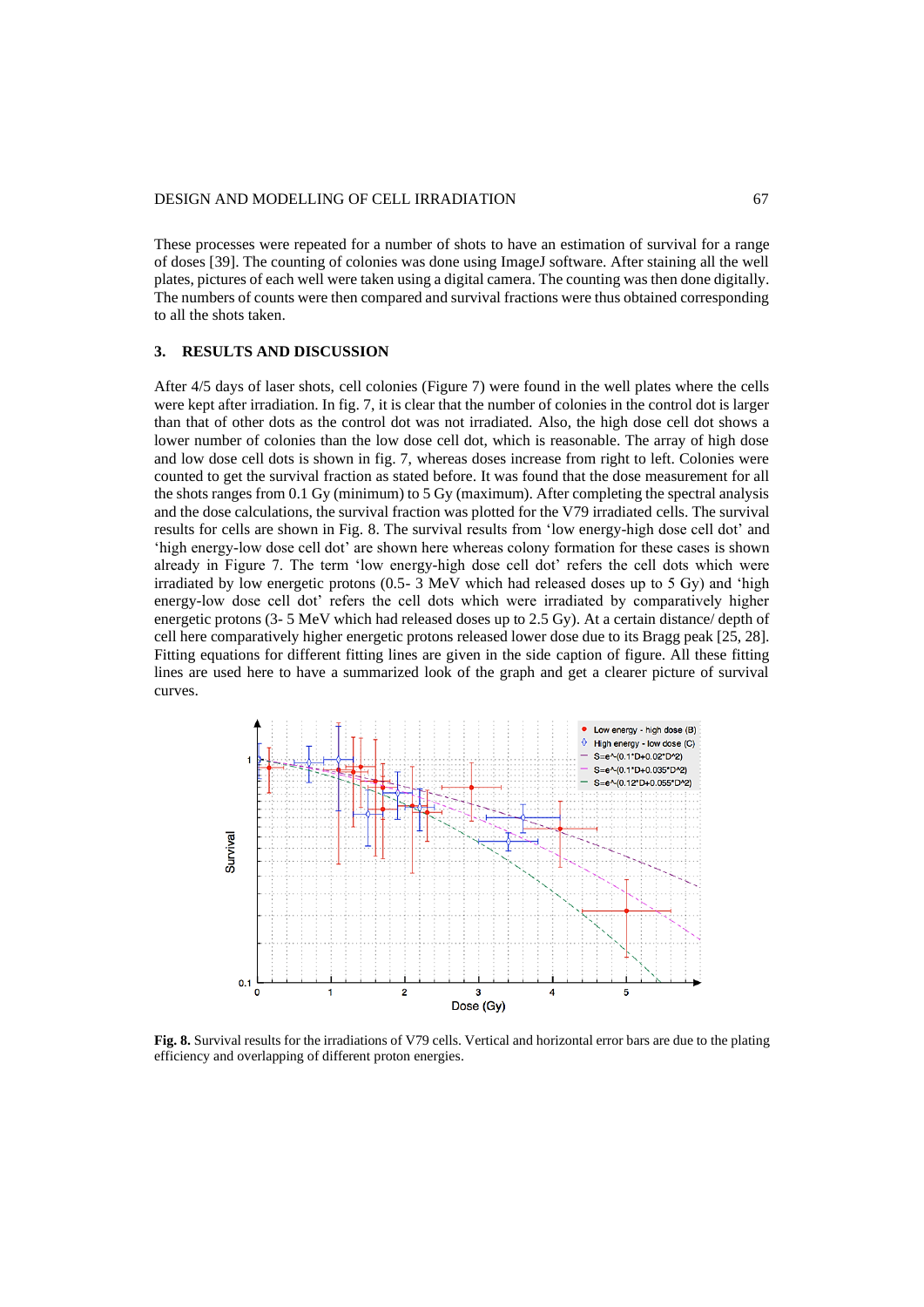

**Fig. 9.** Survival curves of the V79 cancer cells obtained by proton and X-ray irradiation with different doses. The fittings are usual fittings of radiobiology which is accepted by radiologist worldwide [40].

Again, the same cell samples were prepared and irradiated with an X-ray source at centre for cancer research and Cell Biology (CCRCB) in QUB. A calibrated 'XRAD225' 225 kVp X-ray cabinet (Precision X-ray Inc. N. Branford, CT, USA) fitted with a 2 mm copper filter was used as an X-ray source to irradiate the cell samples. A calibrated ISOVOLT Titan E (GE Inspection Technologies) was used to control the X ray delivery electronically. Doses of 0 to 5 Gy were delivered to cell samples with a dose rate of 0.54 Gy / min and at a distance of 50 cm from the source at room temperature. Before the experiment, all the calibrations of instruments were done in the cancer centre of Belfast City Hospital by a secondary standard Farmer Chamber. Figure 9 shows the resulted survival curve. The finite size (2.5 mm) of the cell dots gave the uncertainty in doses. Cancer cells which were irradiated by laser driven protons show lower survival rate than X ray, that means laser driven protons has higher killing efficiency / biological efficiency. Cancer cells which were irradiated by X rays show higher survival rate than laser driven protons, means X ray has lower killing efficiency / biological efficiency. So, we can say that Figure 9 clearly depicts the higher biological efficiency of protons with respect to X-rays.

This is a first and foremost experiment in the field laser driven protons [41] where dose is delivered by a single laser shot whereas in other cases dose is accumulated by several laser shots and conventional accelerators were used to produce protons [42-43]. All other works so far done, dealing with theory, simulation, and conventional proton sources [25, 28 and 30]. Some works were done, dealing with the laser driven protons but they focused on dosimetry, LET (Linear energy transfer), comparison with conventional proton sources, DNA double strand break [29-30, 44-46]. A study is currently focusing on laser driven carbon ions as well [45]. So, this is the first ever experiment which dealt with laser driven protons and shows a comparison with X ray in killing the cancer cells in practical.

### **4. CONCLUSIONS**

Apart from dosimetry and LET calculation, experimental design and irradiation setup is very important for the successful completion of this type of experiment. Moreover, same experimental design can be used for any radiobiological studies of laser driven protons. This study has a detailed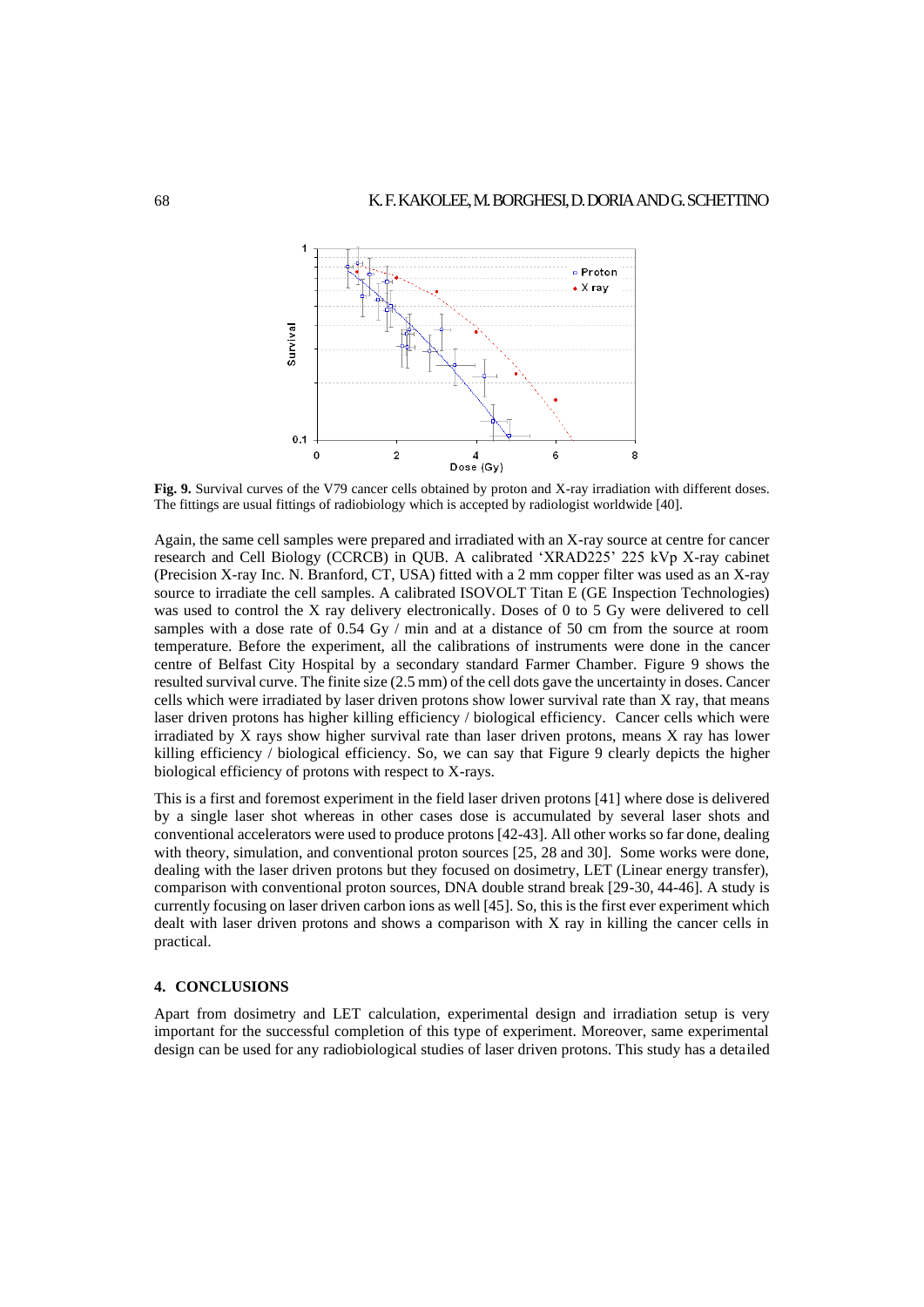explanation on cell handling procedures with laser driven protons as well as contains all the parameters for irradiation setup. Hence this study of biological effectiveness of laser driven protons is very interesting and give us a new light for a compact, cost-effective clinical approach of laserbased accelerator in future.

## **ACKNOWLEDGMENTS**

The financial support from EPSRC (Engineering and Physics Research Council U.K) [Grant No. EP/E035728/1 (LIBRA consortium), EP/F021968/1 and EP/C003586/1] is gratefully acknowledge. A fruitful discussion with Prof B. Jones (Gray Institute Oxford) was also very helpful.

## **REFERENCES**

- [1] M. Borghesi *et al.,* Fus. Sci. Tech, **49**, 412, (2006).
- [2] V. Malka *et al.,* Nature Phys., **4**, 447–453, (2008).
- [3] S. V. Bulanov *et al*., Plasma Phys. Rep., **28** (5), 453-456 (2002).
- [4] S. V. Bulanov *et al*., Phys. Lett. A, **299**, 240-247 (2002).
- [5] M. Martin, JNCI*,* **101**(7), 450-451 (2009).
- [6] C. M. C. Ma and R. L. Maughan., Med. Phys, **33**, 571–3, (2006).
- [7] C. M. Ma *et al*., Laser Phys, **16**, 639–46, (2006).
- [8] K. W. D. Ledingham *et al*., Br. J. Radiol, **80**, 855–8, (2007).
- [9] G. Kraft and S. D. Kraft., New J. Phys, **11**, 02500, (2009).
- [10] P. R. Bolton *et al*., Nucl. Instrum. Methods Phys. Res. A, **620**, 71–5, (2010).
- [11] E. Fourkal*et al*., Med. Phys, **29**, 2788–98, (2002).
- [12] V. Malka*et al*., Med. Phys, **31**, 1587–92, (2004).
- [13] Weichsel *et al*., Phys. Med. Biol, **53**, 4383–97, (2008).
- [14] E. Fourkal *et al*., Med. Phys. **30**, 1660-1670 (2003).
- [15] E. Fourkal *et al*., Med. Phys, **34**, 577–84, (2007).
- [16] W. Luo*et al*., Med. Phys, **32**, 794–806, (2005).
- [17] M. Schollmeier *et al*., Phys. Rev. Lett, **101**, 055004, (2008).
- [18] S. Schell and J. J. Wilkens., Phys. Med. Biol, **54**, N459–66, (2009).
- [19] Fourkal*et al*., Phys. Med. Biol, **48**, 3977–4000, (2003).
- [20] W. Luo*et al*., Phys. Med. Biol, **53**, 7151–66, (2008).
- [21] T. Fuchs *et al*., Phys. Med. Biol, **54**, 3315–28, (2009).
- [22] J. Fan *et al*., Phys. Med. Biol, **52**, 3913–30, (2007).
- [23] U. Linz and J. Alonso., Phys. Rev. Spec. Top.-Accel. Beams, **10**, 094801, (2007).
- [24] K. W. D Ledingham and W. Galster., New J. Phys, **12**, 045005, (2010).
- [25] A. Yogo*et al.*, Appl. Phys. Lett., **94**, 181502, (2009).
- [26] S. D. Kraft *et al.*, New J. Phys, **12**, 085003, (2010).
- [27] C Richter *et al*., Phys. Med. Biol., **56**, 1529, (2011).
- [28] A. Yogo *et al*., Japanese J. Appl. Phys., **50**, 106401, (2011).
- [29] D.Doria, K.F. Kakolee *et al.,* AIP Adv., **2**, 011209 (2012).
- [30] Fiorini *et al*., Phys. Med. Biol., **56**, 6969-6982 (2011).
- [31] P. Mora, Phys. Rev. Lett., **90**, 185002 (2003).
- [32] J. F. Ziegler., J. Appl. Phys, **85** (3), 1249, (1999).
- [33] G. Battistoni *et al*., Hadronic Shower Simulation Workshop (Fermilab 6–8 September 2006), AIP Conf. Proc. 896, 31–49, (2007).
- [34] B. Phoenix *et al*., Appl. Radiat. Isotopes, **67** (7-8), 318-20 (2009.
- [35] M. Belli *et al*., Int. J. Radiat. Biol, **55** (1), 93-104 (1989).
- [36] M. Belli *et al*., Int. J. Radiat. Biol, **59** (2), 459-465(1991).
- [37] M. Davidkova *et al*., Appl. Radiat. Isotopes*,* **67**, 454-459 (2009).